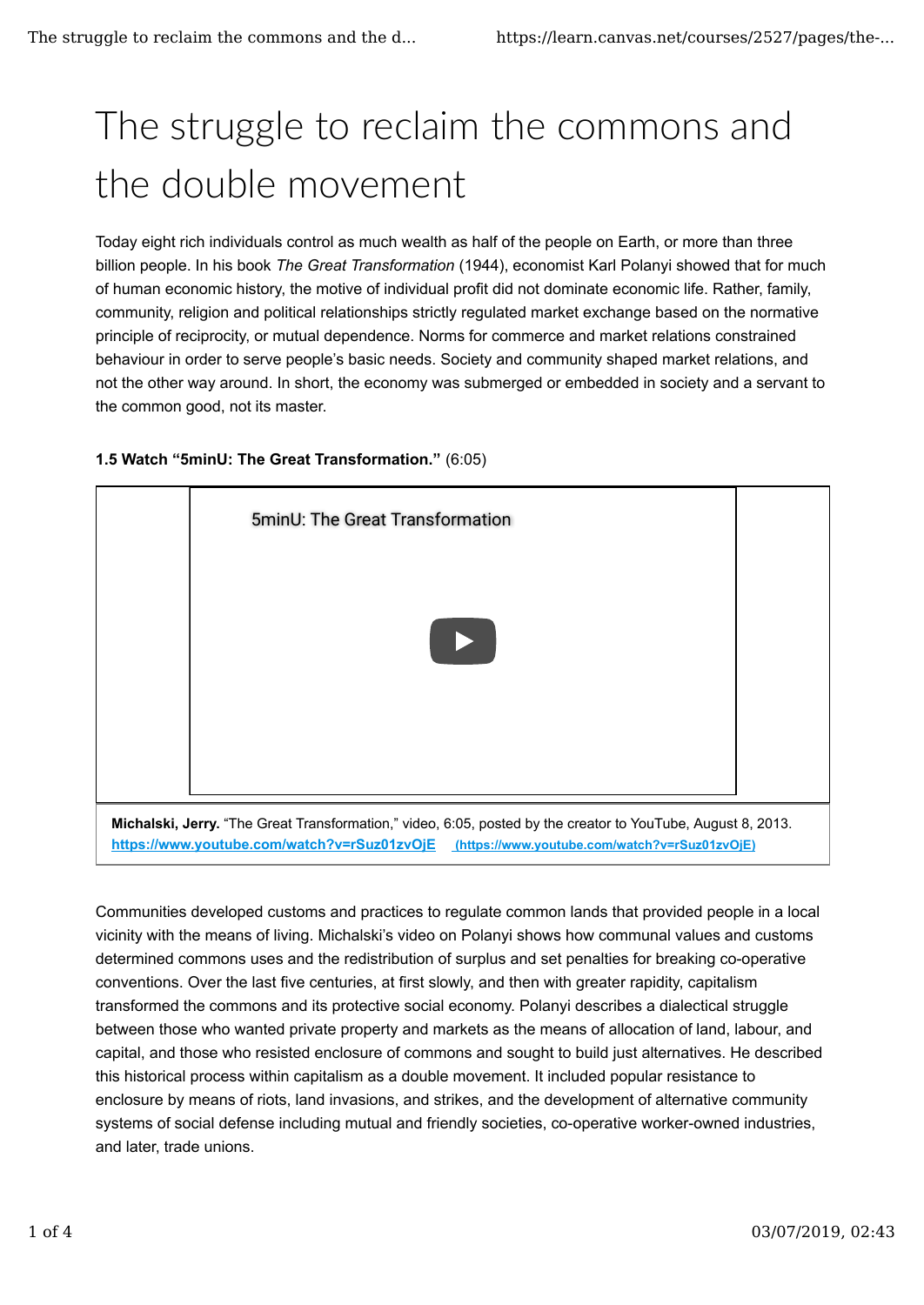Polanyi's analysis remains important for us today. He helps us locate the roots and branches of presentday struggles within the arc of history. Citizen and worker movements built the foundations of the cooperative and labour movements, and the democratic welfare state emerged from these struggles inherent to the double movement dialectic. They achieved changes in legal and state regulation to improve working hours and environmental conditions, to end child labour, to build and strengthen health, education, housing, and welfare safety nets; to regulate capital; and afford some protection of the natural environment.

However, as our next thinker Silvia Federici points out, while neoliberal capitalism steadily undermines, erodes, and purposefully dismantles these gains, much of our focus still overlooks the role of women, gender, and global feminism in resisting neoliberalism and proposing alternatives.

## **1.6a Watch "The Struggle for the Commons," an interview with Silvia Federici.** (14:12)



**1.6b Watch Shiva, Vandana. "Rio 2012: Commons, Our Rights for a Future."** (2.31).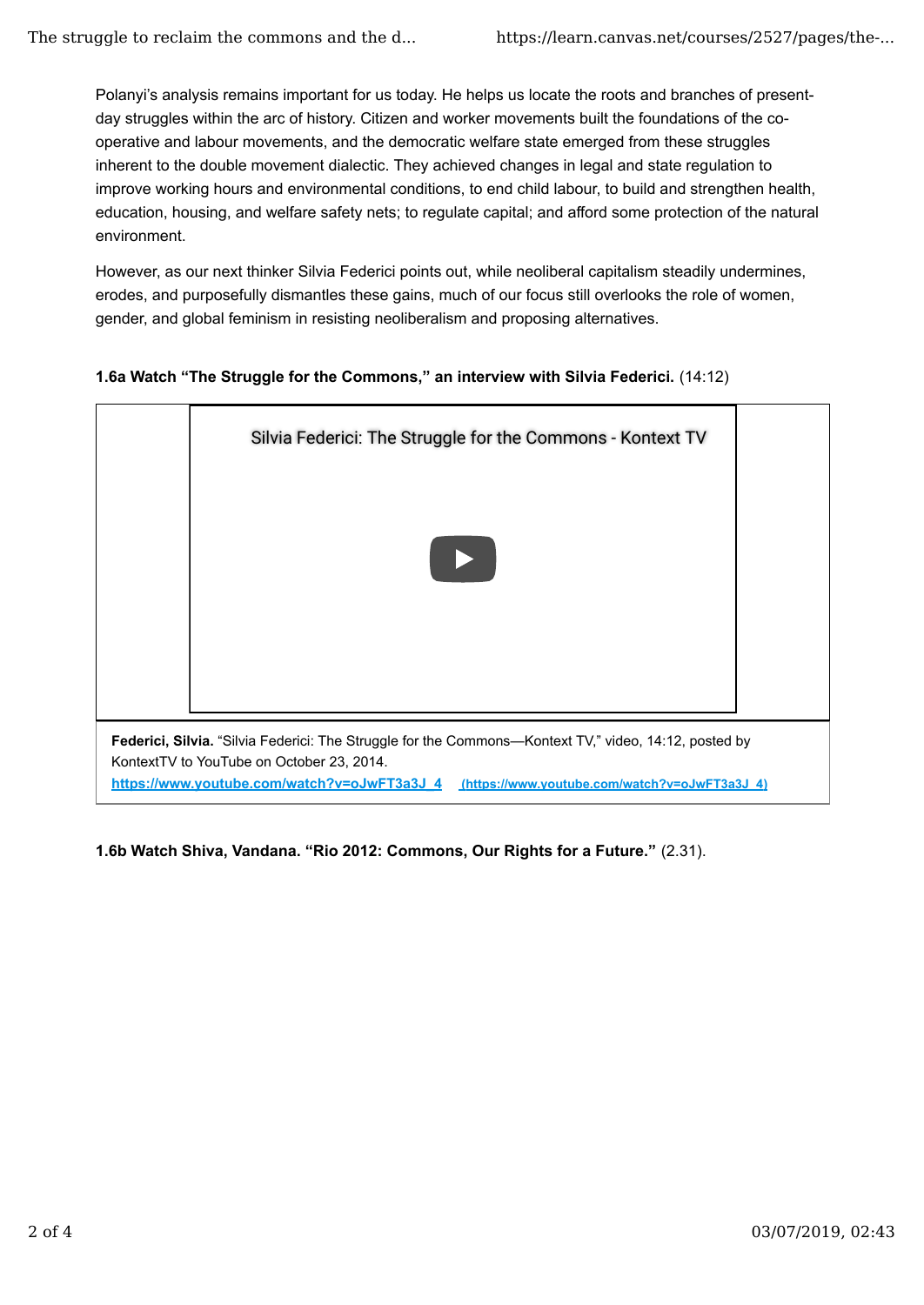

Federici discusses the return of the idea of the commons as a response to neoliberal capitalism's harmful impacts; in particular, she introduces many responses led by women. Federici recalls, as does the Indian critic of globalization Vandana Shiva, that for much of human history it has been women who have been responsible for maintaining commons, whether growing food, protecting biodiversity, performing unpaid care work, nurturing others in the paid workforce, or reproducing everyday life. Note her analysis of contemporary thinking about feminism, gender identity, and the commons. Today, women play a critical leadership role at the forefront of oppressed communities, giving voice to issues of injustice. Defending and rebuilding social and ecological commons. Connecting gender issues with various anti-capitalist struggles in order to reconstruct the social fabric of everyday livability. See the video from Vandana Shiva, "Rio 2012: Commons, Our Rights for a Future" in Supplemental Readings. Other women activists and practitioners remind us that the commons is not simply a thing, but a process. As Gibson-Graham et al. (2016) state, "productivity increases not when the common is controlled and privatized but when it is shared and added to."

Real time manifestations of the double movement and the struggle to reclaim the commons are in play across the globe. When Hurricane Maria hit Puerto Rico on September 20, 2017, Puerto Ricans almost immediately began worrying that the disaster would afford opportunities for the wealthy to swoop in to buy up beleaguered public utilities and damaged beachfront property on the cheap. In the mini-documentary below, Naomi Klein visits Puerto Rico six months after Hurricane Maria to see how the government and investors are taking advantage of the disaster—and how teachers, farmers, community organizers, and others are working towards their own vision of the future of the island.

**1.7 Watch "The Battle for Paradise: Naomi Klein Reports from Puerto Rico."** (17:27)